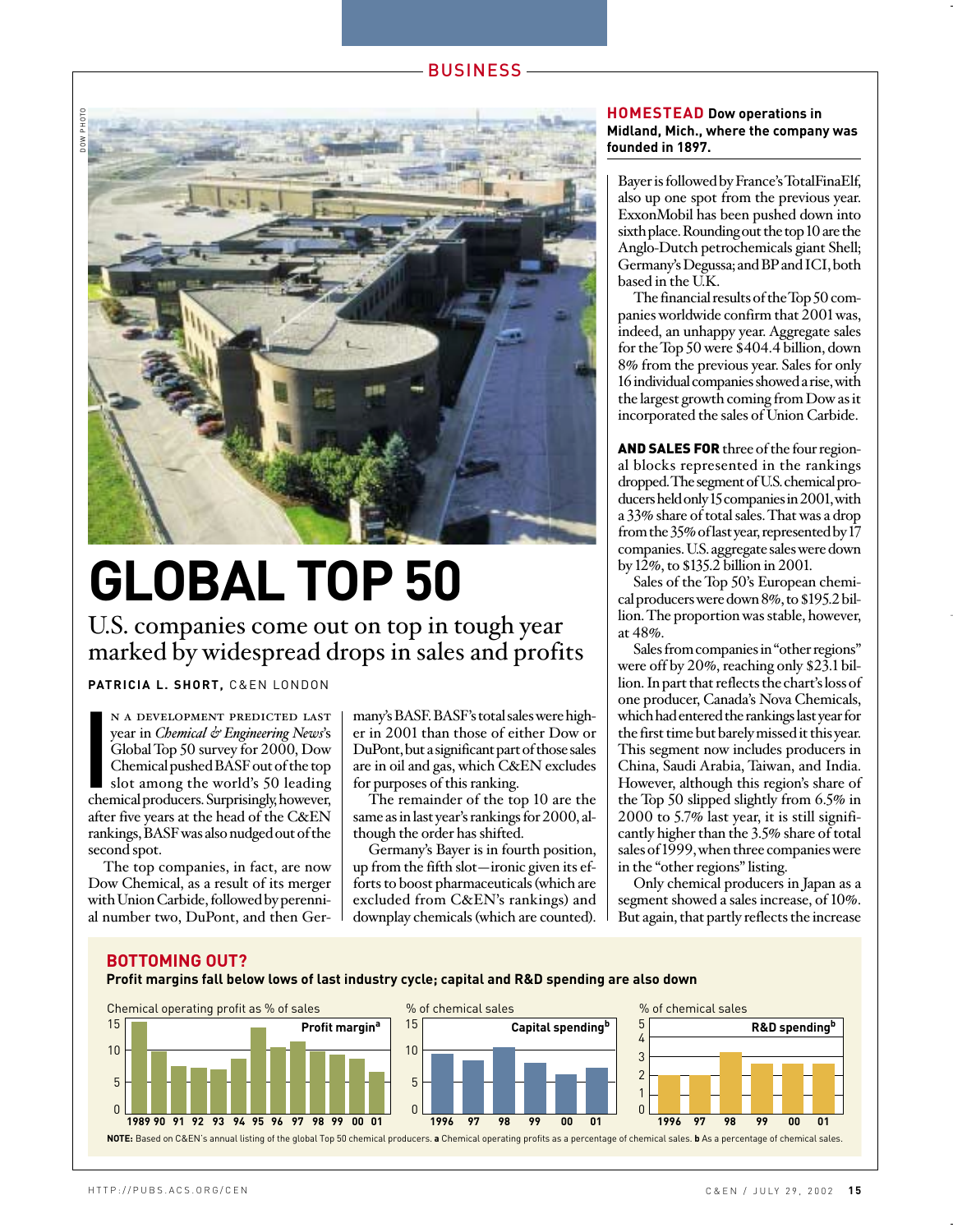## **GLOBAL TOP 50**

**Mergers and acquisitions put U.S. firms on top in 2001**

|                                |                                                      |                    | <b>CHEMICAL SALES</b><br><b>CHEMICAL OPERATING PROFITS</b> |               |                | <b>CAPITAL SPENDING</b>             |                   |                                             |                       |                          |                                 |  |
|--------------------------------|------------------------------------------------------|--------------------|------------------------------------------------------------|---------------|----------------|-------------------------------------|-------------------|---------------------------------------------|-----------------------|--------------------------|---------------------------------|--|
|                                |                                                      | <b>TOTAL SALES</b> |                                                            |               | <b>AS % OF</b> |                                     |                   | <b>OPERATING</b>                            |                       |                          | <b>AS % OF</b>                  |  |
| 2001 2000                      |                                                      | 2001               | 2001<br>(\$ MILLIONS) (\$ MILLIONS) 2000-01                | <b>CHANGE</b> | <b>TOTAL</b>   | 2001<br>SALES (\$ MILLIONS) 2000-01 | CHANGE            | <b>PROFIT</b><br><b>MARGIN</b> <sup>a</sup> | 2001<br>(\$ MILLIONS) | 2000-01                  | CHANGE CHEMICAL<br><b>SALES</b> |  |
|                                |                                                      |                    |                                                            |               |                |                                     |                   |                                             |                       |                          |                                 |  |
| 3<br>1                         | Dow Chemical (U.S.)                                  |                    | \$27,805.0 \$27,805.0                                      |               |                | 20.8% 100.0% \$1,247.0              | $-45%$            | 4.5%                                        | \$1,587.0             | 17.6%                    | 5.7%                            |  |
| $\overline{2}$<br>$\mathbf{2}$ | DuPont $(U.S.)^b$                                    | 27,689.0           | 26,787.0                                                   | $-5.7$        | 96.7           | 6,844.0                             | 113.4             | 25.5                                        | 1,246.0               | $-35.3$                  | 4.7                             |  |
| 3<br>$\mathbf{1}$              | <b>BASF</b> (Germany)                                | 29,093.6           | 24,725.4                                                   | $-6.3$        | 85.0           | $-108.3$                            | nm                | nm                                          | 2,516.0               | $-3.3$                   | 10.2                            |  |
| $\overline{4}$<br>5            | <b>Bayer</b> (Germany)                               | 27,102.2           | 18,299.7                                                   | $-2.4$        | 67.5           | 1,038.4                             | $-41.4$           | 5.7                                         | 1,732.2               | 1.7                      | 9.5                             |  |
| 5<br>6                         | TotalFinaElf (France) <sup>c</sup>                   | 94,280.7           | 17,510.1                                                   | 1.9           | 18.6           | 980.2                               | $-27.0$           | 5.6                                         | 1,442.2               | 19.1                     | 8.2                             |  |
| $\overline{4}$<br>6            | ExxonMobil (U.S.)b                                   | 213,488.0          | 15,943.0                                                   | $-25.9$       | 7.5            | 882.0                               | $-24.0$           | 5.5                                         | 872.0                 | $-40.6$                  | 5.5                             |  |
| 7<br>8                         | Shell (U.K./Netherlands)                             | 177,281.0          | 14,250.0                                                   | $-12.6$       | 8.0            | 97.0                                | $-91.3$           | 0.7                                         | 760.0                 | $-22.2$                  | 5.3                             |  |
| 8<br>7                         | Degussa (Germany) <sup>c</sup>                       | 11,568.7           | 11,568.7                                                   | $-17.1$       | 100.0          | 435.1                               | $-21.5$           | 3.8                                         | 1,055.4               | 14.0                     | 9.1                             |  |
| 9<br>10 <sup>°</sup>           | $BP$ (U.K.)                                          | 174,218.0          | 11,515.0                                                   | 2.4           | 6.6            | 128.0                               | $-83.2$           | 1.1                                         | 1,150.0               | $-27.4$                  | 10.0                            |  |
| 10<br>9                        | ICI $(U.K.)$                                         | 9,249.4            | 9,249.4                                                    | $-17.1$       | 100.0          | 771.6                               | 19.1              | 8.3                                         | 342.6                 | $-17.6$                  | 3.7                             |  |
|                                |                                                      |                    |                                                            |               |                |                                     |                   |                                             |                       |                          |                                 |  |
| 11<br>11                       | <b>Akzo Nobel (Netherlands)</b>                      | 12,631.3           | 9,126.6                                                    | $-1.1$        | 72.3           | 685.7                               | $-14.1$           | 7.5                                         | 439.5                 | $-1.6$                   | 4.8                             |  |
| 12<br>15                       | Huntsman Corp. (U.S.)                                | 8,500.0            | 8,500.0                                                    | 6.3           | 100.0          | na                                  | $\qquad \qquad -$ | $\qquad \qquad -$                           | na                    | $\qquad \qquad -$        | $\overline{\phantom{m}}$        |  |
| 13<br>14                       | Mitsui Chemicals (Japan) <sup>d</sup>                | 7,836.5            | 7,836.5                                                    | 1.4           | 100.0          | 348.6                               | $-22.3$           | 4.4                                         | 967.3                 | 91.1                     | 12.3                            |  |
| 14<br>13                       | Mitsubishi Chemical (Japan) <sup>d</sup>             | 14,644.6           | 7,500.0                                                    | $-5.8$        | 51.2           | 39.4                                | $-88.1$           | 0.5                                         | 368.3                 | 4.0                      | 4.9                             |  |
| 15                             | 18 Dainippon Ink & Chemicals<br>(Japan) <sup>d</sup> | 8,059.4            | 7,476.1                                                    | 0.4           | 92.8           | 252.1                               | $-32.9$           | 3.4                                         | 350.2                 | 5.6                      | 4.7                             |  |
| 16<br>16                       | <b>General Electric (U.S.)</b>                       | 125,913.0          | 7,069.0                                                    | $-9.1$        | 5.6            | 1,596.0                             | $-17.0$           | 22.6                                        | 814.0                 | 42.1                     | 11.5                            |  |
| 17<br>21                       | Henkel (Germany)                                     | 11,691.3           | 6,940.5                                                    | 7.4           | 59.4           | 856.7                               | 59.6              | 12.3                                        | 408.2                 | $-41.7$                  | 5.9                             |  |
| 18<br>22                       | <b>SABIC</b> (Saudi Arabia)                          | 7,683.5            | 6,784.0                                                    | 6.8           | 88.8           | 1,442.3                             | $-26.0$           | 21.3                                        | 504.2                 | $-54.8$                  | 7.4                             |  |
| 20<br>19                       | <b>DSM</b> (Netherlands)                             | 7,134.7            | 6,754.3                                                    | $-4.7$        | 94.7           | 410.0                               | $-31.9$           | 6.1                                         | 583.7                 | 8.8                      | 8.6                             |  |
| 20<br>12                       | <b>Sumitomo Chemical (Japan)d</b>                    | 8,376.7            | 6,636.7                                                    | $-5.2$        | 79.2           | 181.2                               | $-47.6$           | 2.7                                         | 519.5                 | 61.5                     | 7.8                             |  |
|                                |                                                      |                    |                                                            |               |                |                                     |                   |                                             |                       |                          |                                 |  |
| 21<br>24                       | <b>Rhodia</b> (France)                               | 6,516.2            | 6,516.2                                                    | 6.5           | 100.0          | 14.3                                | $-96.5$           | 0.2                                         | 432.4                 | $-4.0$                   | 6.6                             |  |
| 22<br>26                       | Air Liquide (France)                                 | 7,455.2            | 6,495.6                                                    | 10.1          | 87.1           | 1,054.5                             | 14.6              | 16.2                                        | 636.5                 | $-15.2$                  | 9.8                             |  |
| 23<br>17                       | Chevron Phillips (U.S.)                              | 6,010.0            | 6,010.0                                                    | $-21.3$       | 100.0          | $-431.0$                            | nm                | $\overline{\phantom{0}}$                    | 291.0                 | $\overline{\phantom{0}}$ | $\qquad \qquad -$               |  |
| 24<br>29                       | <b>PPG Industries (U.S.)</b>                         | 8,169.0            | 5,933.0                                                    | $-5.5$        | 72.6           | 586.0                               | $-31.8$           | 9.9                                         | 167.0                 | $-70.2$                  | 2.8                             |  |
| 25<br>19                       | Equistar (U.S.)                                      | 5,909.0            | 5,909.0                                                    | $-21.2$       | 100.0          | $-44.0$                             | nm                | $\qquad \qquad -$                           | 110.0                 | $-16$                    | 1.9                             |  |
| 26                             | 25 China Petroleum                                   | 36,770.2           | 5,907.9                                                    | $-13.0$       | 16.1           | $-84.6$                             | nm                | $\qquad \qquad -$                           | 1,443.4               | 92.5                     | 24.4                            |  |
|                                | & Chemical Corp. (China)                             |                    |                                                            |               |                |                                     |                   |                                             |                       |                          |                                 |  |
| 27<br>30 <sup>°</sup>          | <b>Clariant</b> (Switzerland)                        | 5,843.9            | 5,843.9                                                    | $-6.7$        | 100.0          | 373.6                               | $-44.4$           | 6.4                                         | 299.0                 | $-5.6$                   | 5.1                             |  |
| 28<br>$ \,$                    | Teijin (Japan) <sup>d</sup>                          | 7,596.0            | 5,777.1                                                    | 26.6          | 76.1           | 148.0                               | 320.6             | 2.6                                         | 332.2                 | 8.7                      | 5.8                             |  |
| $\overline{29}$                | 37 Air Products                                      | 5,717.2            | 5,466.8                                                    | 4.4           | 95.6           | 864.9                               | $-3.5$            | 15.8                                        | 750.1                 | $-2.3$                   | 13.7                            |  |
|                                | & Chemical Corp. (U.S.)                              |                    |                                                            |               |                |                                     |                   |                                             |                       |                          |                                 |  |
| 30<br>43                       | <b>Formosa Plastics (Taiwan)</b>                     | 8,263.4            | 5,434.0                                                    | 2.9           | 65.8           | 620.9                               | $-29.1$           | 11.4                                        | 851.5                 | $-16.5$                  | 15.7                            |  |
| 31<br>28                       | Toray Industries (Japan) <sup>d</sup>                | 8,355.0            | 5,399.2                                                    | $-3.4$        | 64.6           | 89.0                                | $-68.3$           | 1.6                                         | 303.3                 | 1.2                      | 5.6                             |  |
| 23<br>32                       | Syngenta (Switzerland) <sup>c</sup>                  | 6,323.0            | 5,385.0                                                    | $-8.5$        | 85.2           | 738.0                               | $-14.8$           | 13.7                                        | 253.0                 | 36.8                     | 4.7                             |  |
| 33<br>35                       | Eastman Chemical (U.S.)                              | 5,384.0            | 5,384.0                                                    | 1.7           | 100.0          | $-126.0$                            | nm                | $\qquad \qquad -$                           | 234.0                 | 3.5                      | 4.3                             |  |
| 34<br>45                       | BOC $(U.K.)e$                                        | 5,987.6            | 5,240.1                                                    | $-22.5$       | 87.5           | 784.7                               | $-23.2$           | 15.0                                        | 460.5                 | $-15.9$                  | 8.8                             |  |
| 35                             | 36 Asahi Kasei (Japan) <sup>d</sup>                  | 9,833.0            | 5,184.1                                                    | $-9.3$        | 52.7           | 143.3                               | $-69.1$           | 2.8                                         | 405.2                 | 9.7                      | 7.8                             |  |
| 36<br>41                       | Praxair (U.S.)                                       | 5,158.0            | 5,158.0                                                    | 2.3           | 100.0          | 1,333.0                             | 9.3               | 25.8                                        | 595.0                 | $-15.5$                  | 11.5                            |  |
| 37<br>$\overline{\phantom{m}}$ | Shin-Etsu (Japan) <sup>d</sup>                       | 6,375.7            | 5,136.5                                                    | $-6.7$        | 80.6           | 678.5                               | $-1.1$            | 13.2                                        | 517.1                 | $-28.8$                  | 10.1                            |  |
| 38<br>31                       | Reliance Industries [India] <sup>d</sup>             | 5.301.1            | 5.012.5                                                    | $-15.5$       | 94.6           | 559.9                               | $-52.5$           | 11.2                                        | na                    | $\overline{\phantom{m}}$ | $\overline{\phantom{m}}$        |  |
| 39                             | 40 Norsk Hydro (Norway)                              | 16,988.5           | 4,937.0                                                    | $-0.8$        | 29.1           | 223.8                               | 28.4              | 4.5                                         | 127.2                 | $-38.9$                  | 2.6                             |  |
| 40<br>32                       | Rohm and Haas (U.S.)                                 | 5,666.0            | 4,917.0                                                    | $-18.1$       | 86.8           | 567.0                               | $-33.3$           | 10.0                                        | 401.0                 | 2.6                      | 7.1                             |  |
|                                |                                                      |                    |                                                            |               |                |                                     |                   |                                             |                       |                          |                                 |  |
| 41                             | 38 Solvay (Belgium)                                  | 7,810.6            | 4,811.3                                                    | 4.5           | 61.6           | 318.7                               | $-16.5$           | 6.6                                         | 384.9                 | $-6.7$                   | 8.0                             |  |
| 42                             | 42 Ineos Group (U.K.)                                | 4,800.0            | 4,800.0                                                    | $-4.0$        | 100.0          | na                                  | $\qquad \qquad -$ | $\qquad \qquad -$                           | na                    | $\qquad \qquad -$        | $\qquad \qquad -$               |  |
| 43                             | 33 Aventis (France) <sup>c</sup>                     | 20,536.8           | 4,753.5                                                    | $-8.3$        | 23.1           | 514.7                               | 16.4              | 10.8                                        | na                    | $\overline{\phantom{m}}$ | $\qquad \qquad -$               |  |
| 44                             | 44 Celanese (Germany)                                | 4,562.8            | 4,562.8                                                    | $-2.1$        | 100.0          | 85.0                                | $-52.3$           | 1.9                                         | 323.2                 | 36.2                     | 7.1                             |  |
| 39<br>45                       | <b>Ciba Specialties (Switzerland)</b>                | 4,361.5            | 4,361.5                                                    | $-6.8$        | 100.0          | 450.5                               | $-13.1$           | 10.3                                        | 153.3                 | 0.0                      | 3.5                             |  |
| 46<br>34                       | <b>ENI</b> (Italy)                                   | 43,797.7           | 4,262.0                                                    | $-12.6$       | 9.7            | $-297.2$                            | nm                | $\qquad \qquad -$                           | 361.0                 | 52.2                     | 8.5                             |  |
| 47                             | 49 Monsanto (U.S.)                                   | 5,462.0            | 3,755.0                                                    | $-3.3$        | 68.7           | 775.0                               | $-29.5$           | 20.6                                        | 382.0                 | $-34.4$                  | 10.2                            |  |
| 48                             | <b>Borealis (Denmark)</b>                            | 3,319.4            | 3,319.4                                                    | $-0.1$        | 100.0          | 48.3                                | 3.8               | 1.5                                         | 131.6                 | $-34.7$                  | 4.0                             |  |
| 49<br>46                       | Honeywell (U.S.)                                     | 23,652.0           | 3,313.0                                                    | $-18.3$       | 14.0           | 52.0                                | $-84.4$           | 1.6                                         | 325.0                 | 24.5                     | 9.8                             |  |
| 50 47                          | Lyondell (U.S.)                                      | 3,226.0            | 3,226.0                                                    | $-20.1$       | 100.0          | 274.0                               | $-37.7$           | 8.5                                         | 178.0                 | 71.2                     | 5.5                             |  |
|                                |                                                      |                    |                                                            |               |                |                                     |                   |                                             |                       |                          |                                 |  |

<mark>a</mark> Operating profit as a percentage of chemical sales. **b** Operating profits after tax. **C** Pro forma for 2000. **d** Fiscal year ended March 31. **e** Fiscal year ended Sept. 30,<br>2001. **na =** not available. **nm =** not meanin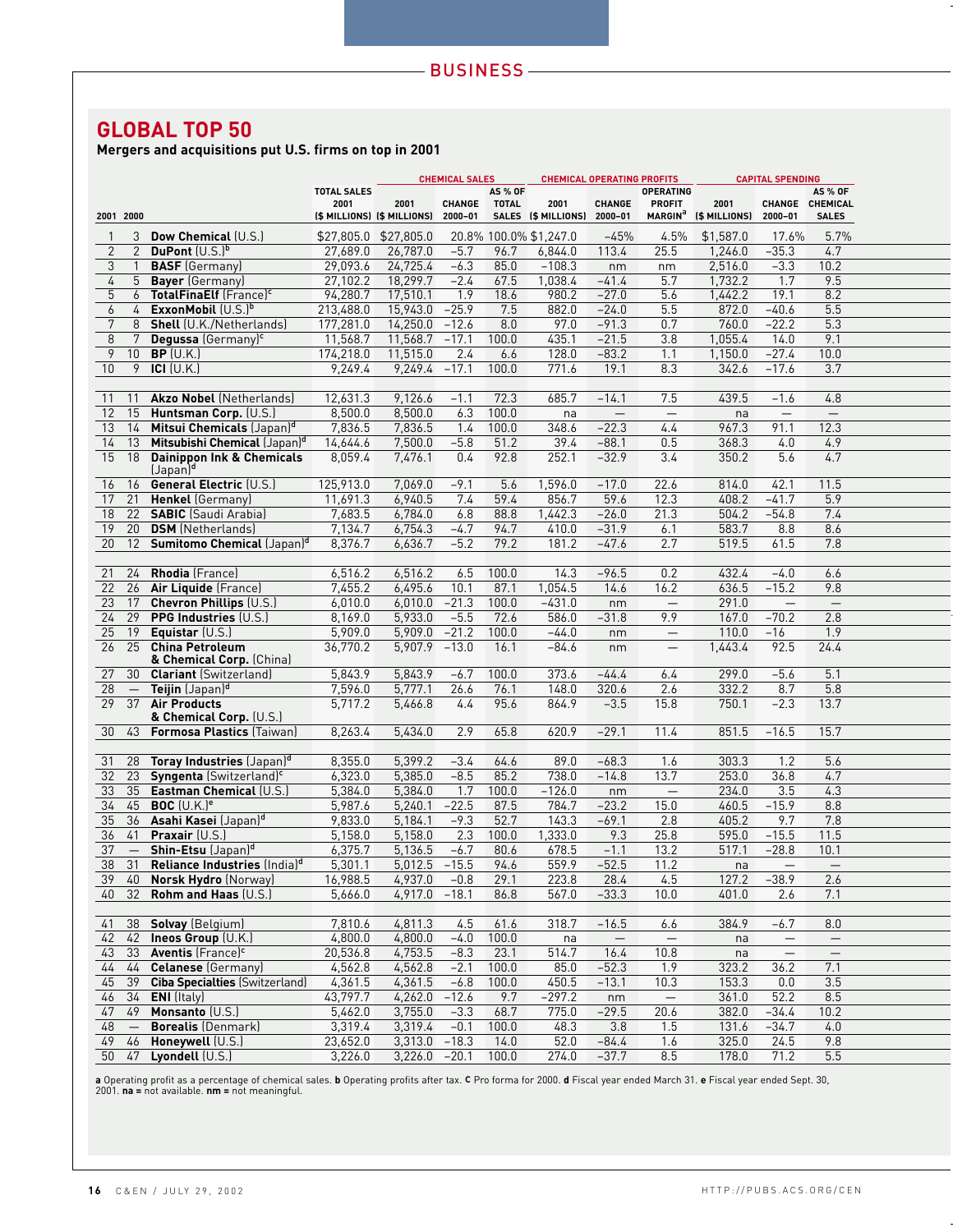|                       | <b>R&amp;D SPENDING</b>  |                                            |  |  |  |  |  |  |  |  |  |
|-----------------------|--------------------------|--------------------------------------------|--|--|--|--|--|--|--|--|--|
| 2001<br>(\$ MILLIONS) | <b>CHANGE</b><br>2000-01 | <b>AS % OF</b><br>CHEMICAL<br><b>SALES</b> |  |  |  |  |  |  |  |  |  |
| \$1,072.0             | 20.2%                    | 3.9%                                       |  |  |  |  |  |  |  |  |  |
| 1,588.0               | $-10.6$                  | 5.9                                        |  |  |  |  |  |  |  |  |  |
| 965.0                 | 6.9                      | <u>3.9</u>                                 |  |  |  |  |  |  |  |  |  |
| 953.4                 | $\overline{3.3}$         | $\overline{5.2}$                           |  |  |  |  |  |  |  |  |  |
| na                    |                          |                                            |  |  |  |  |  |  |  |  |  |
| na                    |                          |                                            |  |  |  |  |  |  |  |  |  |
| na                    |                          |                                            |  |  |  |  |  |  |  |  |  |
| 414.5                 | $-7.3$                   | $\overline{3.6}$                           |  |  |  |  |  |  |  |  |  |
|                       |                          |                                            |  |  |  |  |  |  |  |  |  |
| na<br>220.3           | $-13.1$                  | $\overline{2.4}$                           |  |  |  |  |  |  |  |  |  |
|                       |                          |                                            |  |  |  |  |  |  |  |  |  |
|                       |                          |                                            |  |  |  |  |  |  |  |  |  |
| $\overline{270.4}$    | $\overline{4.1}$         | $\overline{3.0}$                           |  |  |  |  |  |  |  |  |  |
| na                    |                          |                                            |  |  |  |  |  |  |  |  |  |
| 300.2                 | $-6.4$                   | $\overline{3.8}$                           |  |  |  |  |  |  |  |  |  |
| na                    |                          |                                            |  |  |  |  |  |  |  |  |  |
| 82.3                  | $-6.2$                   | 1.1                                        |  |  |  |  |  |  |  |  |  |
| na                    |                          |                                            |  |  |  |  |  |  |  |  |  |
| 195.2                 | 17.7                     | 2.8                                        |  |  |  |  |  |  |  |  |  |
| na                    |                          |                                            |  |  |  |  |  |  |  |  |  |
| 246.2                 | $\overline{15.1}$        | 3.6                                        |  |  |  |  |  |  |  |  |  |
| na                    |                          |                                            |  |  |  |  |  |  |  |  |  |
|                       |                          |                                            |  |  |  |  |  |  |  |  |  |
| 176.4                 | 0.9                      | $\overline{2.7}$                           |  |  |  |  |  |  |  |  |  |
| 124.1                 | $\overline{57.9}$        | 1.9                                        |  |  |  |  |  |  |  |  |  |
| na                    |                          |                                            |  |  |  |  |  |  |  |  |  |
| 266.0                 | $\overline{5.7}$         | 4.5                                        |  |  |  |  |  |  |  |  |  |
| na                    |                          |                                            |  |  |  |  |  |  |  |  |  |
| na                    |                          |                                            |  |  |  |  |  |  |  |  |  |
| 242.1                 | $-1.2$                   | 4.1                                        |  |  |  |  |  |  |  |  |  |
| na                    |                          | $\frac{1}{2}$                              |  |  |  |  |  |  |  |  |  |
| 123.0                 | $-0.8$                   | 2.2                                        |  |  |  |  |  |  |  |  |  |
|                       |                          |                                            |  |  |  |  |  |  |  |  |  |
| na                    |                          |                                            |  |  |  |  |  |  |  |  |  |
|                       |                          |                                            |  |  |  |  |  |  |  |  |  |
| na                    |                          |                                            |  |  |  |  |  |  |  |  |  |
| 611.0                 | $-3.6$                   | 11.3                                       |  |  |  |  |  |  |  |  |  |
| 160.0                 | 7.4                      | $\overline{3.0}$                           |  |  |  |  |  |  |  |  |  |
| 85.9                  | 0.8                      | 1.6                                        |  |  |  |  |  |  |  |  |  |
| na                    |                          |                                            |  |  |  |  |  |  |  |  |  |
| 66.0                  | $\overline{1.5}$         | $\overline{1.3}$                           |  |  |  |  |  |  |  |  |  |
| na                    |                          |                                            |  |  |  |  |  |  |  |  |  |
| 10.5                  |                          |                                            |  |  |  |  |  |  |  |  |  |
| 19.8                  | $\overline{1.1}$         | 0.4                                        |  |  |  |  |  |  |  |  |  |
| 230.0                 | $-11.2$                  | 4.1                                        |  |  |  |  |  |  |  |  |  |
| 81.5                  | 12.2                     | 1.7                                        |  |  |  |  |  |  |  |  |  |
|                       |                          |                                            |  |  |  |  |  |  |  |  |  |
| na                    | 7.7                      |                                            |  |  |  |  |  |  |  |  |  |
| 451.2                 |                          | 9.5                                        |  |  |  |  |  |  |  |  |  |
| 85.0                  | $\overline{1.1}$         | 1.9                                        |  |  |  |  |  |  |  |  |  |
| 163.4                 | $-5.8$                   | 3.7                                        |  |  |  |  |  |  |  |  |  |
| na                    | $\overline{a}$           | Ξ                                          |  |  |  |  |  |  |  |  |  |
| $\overline{5}60.0$    | $-4.8$                   | 14.9                                       |  |  |  |  |  |  |  |  |  |
| 34.0                  | .2.6                     | $\overline{1.0}$                           |  |  |  |  |  |  |  |  |  |
| 832.0                 | 1.7                      | 25.1                                       |  |  |  |  |  |  |  |  |  |
| 32.0                  | $-8.6$                   | 1.0                                        |  |  |  |  |  |  |  |  |  |

from six to eight Japanese companies in the Top 50, as newcomers Teijin and Shin-Etsu joined the rankings.

The additions, in turn, reflect the nascent merger and acquisition activity and an increasing drive toward globalization by Japanese firms. The additions also indicate growth—despite a slowdown last year in the electronics business—of chemicals for electronics over the years. For example, Teijin last year digested the Twaron aramid fibers business acquired from Acordis, significantly boosting global sales at the company. And Shin-Etsu's success in the silicon wafers business helped boost its chemicals sales. On the other hand, Sumitomo's place in the rankings has dropped because of the exclusion of its pharmaceuticals operations, formerly included as pharmaceutical chemicals businesses.

Denmark's petrochemicals producer Borealis was the other newcomer, reentering after a year out of the Top 50. In addition to Nova, Occidental Petroleum—which has been in and out of the were not high enough to make the threshold.

And Germany's Henkel spun off its chemicals operations as the new company Cognis in November 2001. Cognis will be on the borderline of entering the Top 50: Apro forma annual report for Cognis, for example, shows it at roughly \$2.8 billion in 2001 sales, quite a ways under the cutoff for this year.

HOWEVER, COGNIS' report also inadvertently highlights the impact of currency exchange rates on company rankings in C&EN's survey. The company's pro forma results for 2001 in euros—the common currency now used in 12 of the 15 European Union countries—was 3.1 billion euros, which translates into \$2.8 billion at the 2001 average exchange rate of \$1.00 = 1.117 euros used in the survey.

However, the euro has strengthened against the dollar over the past couple of months, hitting parity this month. At a one-to-one exchange rate,



**COMPLEX Researcher at SABIC's facilities in Riyadh, Saudi Arabia, work on polymers.**

Top 50 over the years that C&EN has compiled it—again slipped off. The other company to leave the rankings, of course, was Union Carbide, which vanished into Dow. That was the major mergerrelated change in the rankings for the year.

Next year's rankings, based on 2002 financial results, will show more change, but primarily because of divestitures rather than acquisitions.

The most notable question mark regarding divestitures hangs over DuPont: The company has decided to sell its fibers business, possibly by spinning it off to shareholders, by the end of 2003. That would take about \$6.5 billion off its sales. Depending upon when the separation occurs, DuPont may wind up swapping places with BASF, and possibly with Bayer, in next year's rankings.

More certainly, French pharmaceuticals company Aventis will leave the list next year. Because of its agrochemicals business, Aventis is the sole remaining primarily pharmaceutical producer on the list, but the firm has now sold agrochemicals to Bayer. Switzerland's Roche, the next-to-last pharmaceuticals producer to survive in the rankings, fell off the list several years ago when it spun off its flavors and fragrances subsidiary Givaudan; without Givaudan's sales to bolster its fine chemicals and vitamins unit, Roche's chemical sales Cognis' sales reckon at \$3.1 billion, putting it on the borderline of the ranking. Similarly, had BASF's euro sales been converted at parity, it would have edged out DuPont for the number two position.

One of the few major mergers that could have an impact on the rankings for 2002 will occur if Degussa's current majority owner, German power company E.ON, manages to sell its stake in Degussa to compatriot firm RAG, a mining and engineering company that already owns the German chemicals company Rütgers. The proposed acquisition is contingent upon antitrust approval of various complicated related deals, so it is not a sure thing. But if it goes through, RAG will become the third of Germany's Big Three—along with BASF and Bayer—and the combined sales of Degussa and Rütgers will solidify its presence in the top 10.

The rankings for 2001 also show the impact of the cycle that the industry is going through. In the Top 50 for 1999, for example, the individual company cutoff was \$3.5 billion in sales. In buoyant 2000, the cutoff was \$3.6 billion. The rankings for the tough year of 2001, however, show Lyondell wrapping up the Top 50 with sales of \$3.2 billion.

Likewise, in contrast to the rankings for 2000,